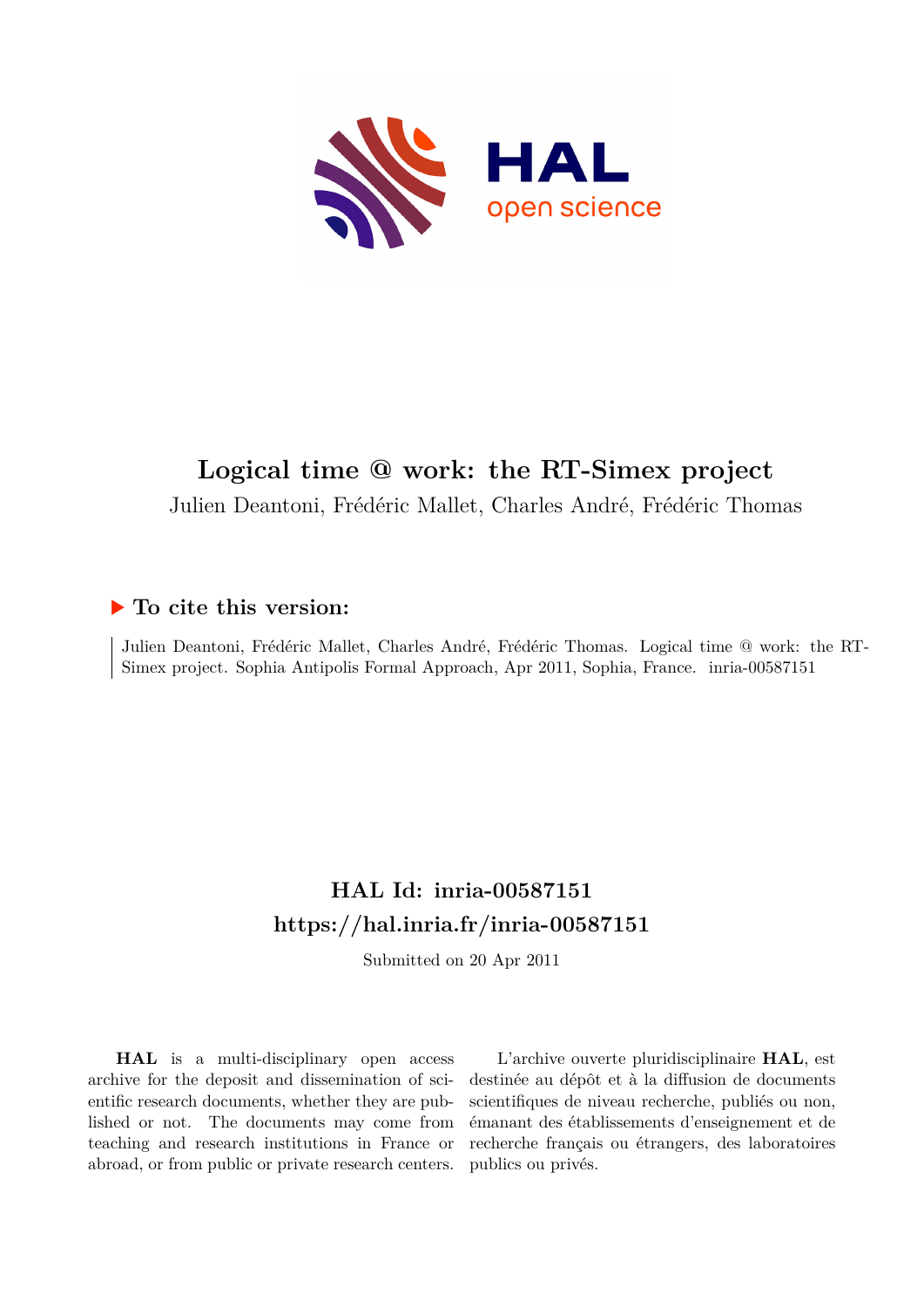Julien DeAntoni, Frédéric Mallet, Charles André Frédéric Thomas EPI Aoste, INRIA Méditerranée & UMR CNRS I3S Obeo, Model Driven Company & Université de Nice Sophia Antipolis 2 route de la Noue, BP 76 Sophia Antipolis, FRANCE 91193 Gif-Sur-Yvette [{firstname.surname}@sophia.inria.fr](mailto:%7Bfirstname.surname%7D@sophia.inria.fr) [frederic.thomas@obeo.fr](mailto:frederic.thomas@obeo.fr)

*Abstract***—This paper overviews the benefits of using logical time in the context of the RT-Simex project. We focus on the use of logical time to, first, graphically specify the functional and extra-functional system requirements; second, to verify that an execution is correct with regards to the requirements. The system requirements are expressed by using the UML MARTE profile conjointly with CCSL, its formal and tooled companion language.**

## *Keywords-Logical Time; MARTE, MDE, RT-Simex*

## I. CONTEXT

 $RT\text{-}Simex^1$  $RT\text{-}Simex^1$  is an ANR project whose global aim is the improvement of methods and tools for embedded software design. It focuses on techniques to link together specifications and observations of functional and extrafunctional behavior of real time and embedded systems. We formally defined the required behaviors in a UML MARTE model [5,6].

The MARTE specification gives, in its Time subprofile, a way to deal with logical and multiform time. Logical time relies on a relaxed form of time that supports causal (untimed) and chronological (timed) relationships between some events. In logical time, the ordering of events (causal relationships) is essential, albeit often partial. Multiform time supports metrics involving several time bases, not just the physical time (*e.g.*, a car must stop before 100 ms or 2 m, which ever occur first). If needed, a metric to measure the distance in time between two instants may be added. The Time sub-profiles deals with logical time via Clocks. A clock is an ordered set of instants. MARTE also introduces clock constraints that specify relations between instants. A (logical) clock represents an event, its instants stand for the occurrences of the event, and an instant relation models a dependency between event occurrences. The Clock Constraint Specification Language (CCSL) is a model-based declarative language that allows handling of logical time and the associated constraints. As such, a CCSL specification characterizes the set of possible interactions and is suitable to describe the functional and real-time behavior of a system. CCSL has a formal semantics [1] that can be exploited to process a correct execution, if any, or to determine whether a candidate execution is valid (i.e., satisfies all the clock constraints) or not.

In this context, the first contribution is an easy, graphical and intuitive way to manipulate logical time for the specification of functional and real-time requirements of a system. It consists in a set of graphical representations, which correspond to classical patterns identified in the distributed real-time and embedded system domain. The graphical application of these patterns is done via a view point in the Obeo Designer tool<sup>[2](#page-1-1)</sup>, which automatically augments the MARTE model with the necessary clocks and constraints. The model can then be

simulated in TimeSquare to better apprehend or debug the specification. Once well specified, the system is then implemented (either automatically or not). The implementation is then automatically instrumented to produces traces in the OTF (Open Trace Format) format [3 ], which correspond to an ordered set of the events of importance with regards to the specification. The conformity of this trace can then be checked against the requirements.

After a presentation of some classical real-time requirement patterns, their formal specification is described. Then, the graphical application as well as the checking of an execution are over-viewed.

### II. REAL-TIME REQUIREMENT PATTERNS

In this section we describe some of the requirement patterns needed in the real-time embedded system domain (e.g., periodicity, jitter, deadline, burst, communication latency). These constraints usually refer specifically to the physical time. In the context of RT-Simex, the proposed patterns extend these common notions to logical time. For instance, beyond stating that a task is periodic with a period of 3 ms, we can also state that a task is three times faster than another task, itself linked or not to the physical time. These patterns give relations between some event occurrences. We only describe here the Duration and the perdiodicity patterns.

**Duration** : An event occurrence must occurs before another occurrence that represent the maximum duration. It must also occurs after en occurrence that represents the minimum duration. This a very abstract pattern which can be refined into two various constraints depending on the context of use (*e.g.* deadline, response time, communication time, ...). A duration states that the duration between a t<sub>begin</sub> and a t<sub>end</sub> event occurrences may be bigger than a minimal time min and lower than a maximum time max. t<sub>end</sub>[i] is the i<sup>th</sup> occurrence of the t<sub>end</sub> event and t<sub>begin</sub>[i], the i<sup>th</sup> occurrence of the **t**<sub>begin</sub> event:

## $\forall$  i, min < | t<sub>end</sub>[i] – t<sub>begin</sub>[i] | < max

The min and max parameters can then be specified as a number of occurrences of a specific event, as a specific combination of event as well as in physical time. To specify a communication time,  $t_{end}$  and  $t_{begin}$  events can respectively represent the receiving and the sending of an event.

**Periodicity :** An event e, whose the i<sup>th</sup> occurrence is denoted e<sup>[j]</sup>, occurs periodically signifies that the distance between two successive occurrences is equal to a constant: i, e[i+1] – e[i] = period**.** Due to possible imperfection in the event generation, the period can be subject to a variation around its perfect value. This value is denoted jitter and represents the maximum difference between the perfect and the actual distance between two successive event occurrences:  $\forall$  i,  $\parallel$  e[i+1] – e[i] | - period | < jitter

<span id="page-1-0"></span><sup>1</sup> [http://www.rtsimex.org](http://www.rtsimex.org/)

<span id="page-1-1"></span><sup>2</sup> [http://www.obeo.fr/pages/obeo-designer/use-case](http://www.obeo.fr/pages/obeo-designer/use-case-embedded/fr)[embedded/fr](http://www.obeo.fr/pages/obeo-designer/use-case-embedded/fr)